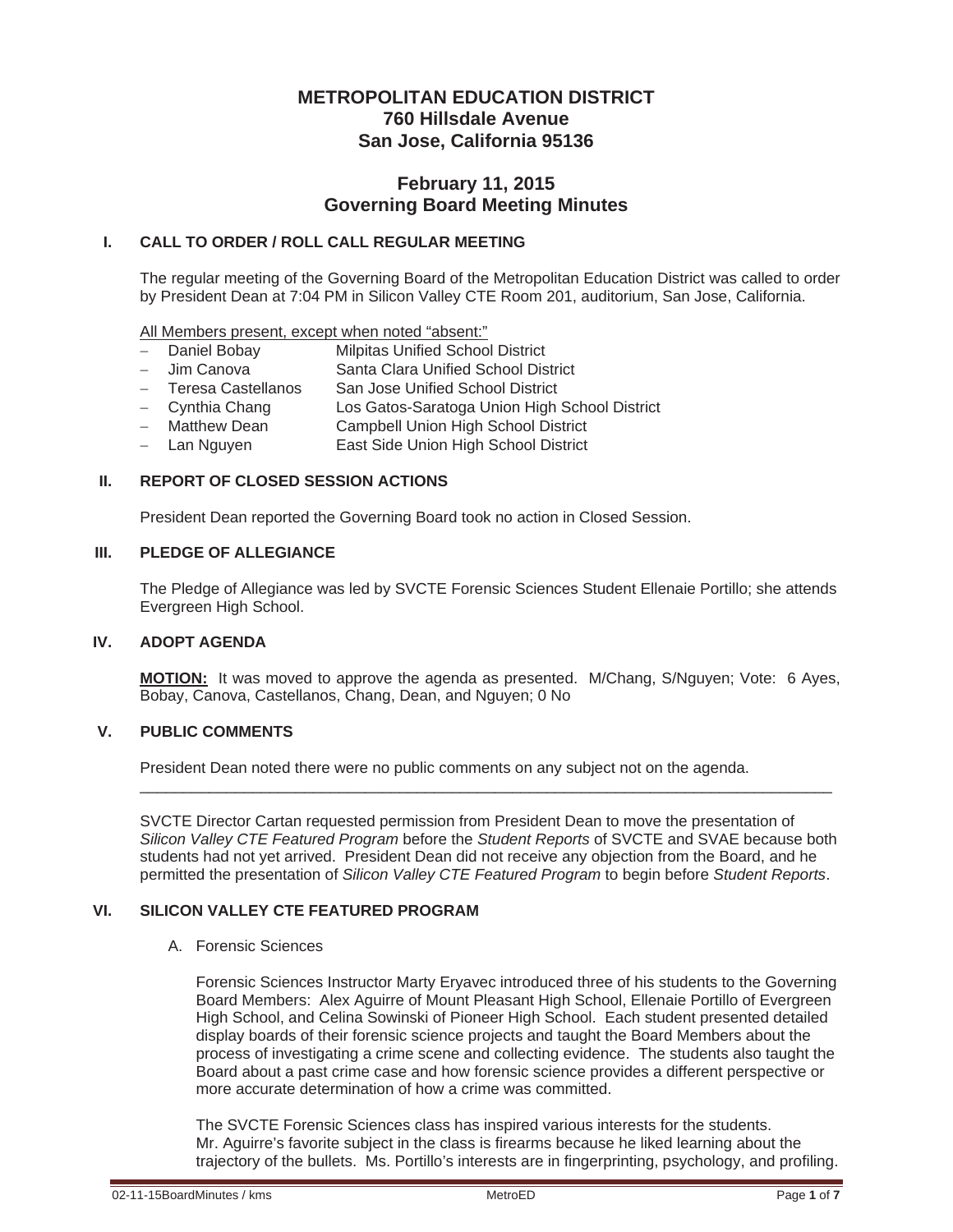She said she enrolled in this class with certainty that her career will be in Forensic Sciences. Ms. Sowinski learned she did not have the composure and strength to be exposed to heinous crimes. She said although she may not have a career in Forensic Sciences, she truly appreciates her class. When she was a freshman and sophomore, she did not do well in school, and no longer wanted to be in school. However, since she had enrolled in this class, she nearly has all A's and nearly perfect attendance. Forensic Sciences has provided her an adult environment in which she wants to learn and feels safe to make mistakes. She is able to learn from her mistakes, improve her skills, and mature and grow as an individual.

## **VII. STUDENT REPORTS**

A. Silicon Valley Career Technical Education (SVCTE) Student

Julisa Macias began her educational career at SVCTE in 2011 while she was a sophomore at Pathfinder High School. Ms. Macias enrolled in Baking & Catering with Instructor Jan Joseph, Culinary Arts with Instructor Nancy Joseph, and Veterinarian Assisting with Instructor Chris Smith. Ms. Macias said she did not do well at Pathfinder High School and had disciplinary issues. After enrolling in classes at SVCTE, she experienced a different environment, which encouraged her to have a fresh start. She said each year she had enrolled in an SVCTE class she became a better student by learning how to be responsible, trustworthy, reliable, and accountable. She said she learned new skills in all of her classes and matured as a young adult. As a senior, she was on track to graduate early from high school, and she enrolled in Ms. Smith's Veterinarian Assistant class because she loved animals and wanted to learn how to take care of them. In the second semester, she had applied for and was awarded an internship at a veterinary clinic in Santa Clara. About five weeks into the internship, the employer asked Ms. Macias if she wanted to work there as a permanent employee. She accepted their offer and worked after she graduated from high school in March 2014 and while she was still attending classes at SVCTE. She is still working at the clinic and is attending De Anza College. She plans to transfer to Foothill College next quarter and enroll in the Veterinary Technician program.

B. Silicon Valley Adult Education (SVAE) Student

There was no testimonial from a current or former SVAE student because the presenter was not able to attend the Board Meeting.

### **VIII. SPECIAL ORDER OF BUSINESS**

President Dean asked Superintendent Lynch if there was any special order of business. Superintendent Lynch said there was no special order of business.

### **IX. CONSENT/ACTION CALENDAR (ACTION)**

**MOTION:** It was moved to approve all items on the consent calendar with the removal of item #4 because it was approved in the Governing Board Organizational Meeting on January 21, 2015 and the removal of item #12 for further discussion. M/Chang, S/Canova; Vote: 6 Ayes, Bobay, Canova, Castellanos, Chang, Dean, and Nguyen; 0 No

\*1. Minutes from the Regular Board Meeting of January 21, 2015

## **BUSINESS AND FINANCIAL FUNCTIONS**

- \*2. January Warrants Approval List
- \*3. Donations Offered to District
- \*4. Approval of Independent Auditor's Report for Fiscal Year 2013-14
- \*5. 2014-15, 2015-16, Schedule of Fees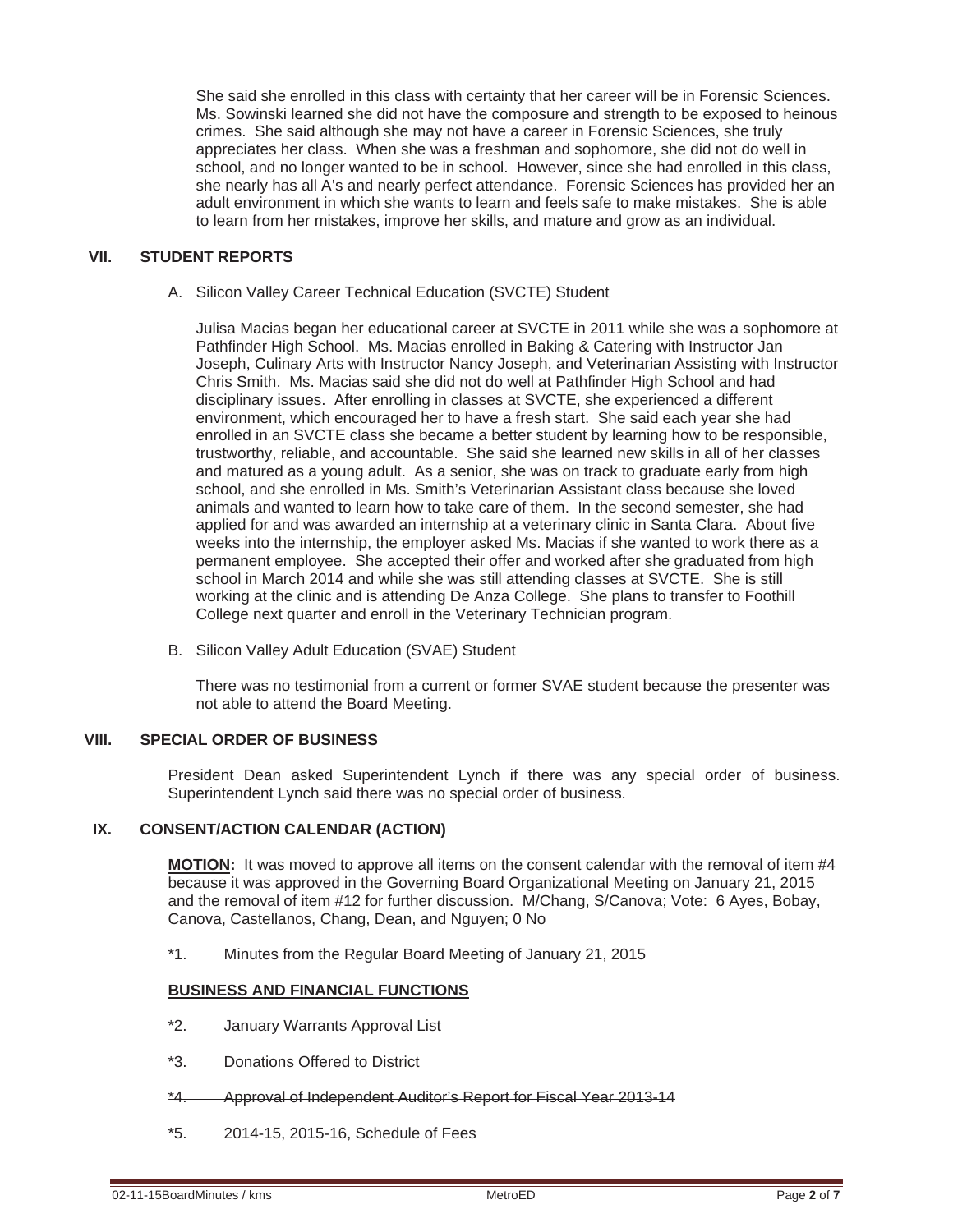- \*6. Resolution #06-02-11-15 Authorizing Designated Management Personnel to Appoint a Representative and Alternate to South Bay Area Schools Insurance Authority
- \*7. Resolution #07-02-11-15 Authorizing Designated Management Personnel to Sign Orders Drawn Upon the Funds of the District
- \*8. Resolution #08-02-11-15 Authorizing Designated Management Personnel to Sign Official Electronic Funds Transfer Forms of the District
- \*9. Resolution #09-02-11-15 Authorizing Designated Management Personnel to Sign Forms and Documents for State School Facilities Program
- \*10. Resolution #10-02-11-15 Recognizing Adult Education Week
- \*11. MetroED Comprehensive School Safety Plan

#### **PERSONNEL FUNCTIONS**

\*12. Approve Personnel Assignment Orders #2015-08

 President Dean thanked Member Chang for pulling item #12 from the Consent/Action Calendar. He said the purpose of doing this is to read into the record personnel changes. President Dean proceeded to read aloud the personnel changes, which included the following information:

#### **Classified Positions**

| <b>Short Term</b><br><b>Name</b><br>Kimberly Hover | <b>Position</b><br><b>Temporary Payroll Specialist</b> | <b>Effective Date</b><br>(start) 10/23/14 (end) 03/31/15 | <b>Position Control #</b><br>#152233 |
|----------------------------------------------------|--------------------------------------------------------|----------------------------------------------------------|--------------------------------------|
| <b>Transfer</b><br>Name                            | <b>Position</b>                                        | <b>Effective Date</b>                                    | <b>Position Control #</b>            |
| <b>FROM</b><br>Alexis Agustin<br><u>TO</u>         | Site Registrar 40% SVAE<br>Site Registrar 60% SVCTE    |                                                          |                                      |
| Alexis Agustin                                     | Site Registrar<br><b>100% SVCTE</b><br><b>FTE 1.0</b>  | 1/26/15                                                  | #142242                              |

**MOTION**: It was moved to approve Personnel Assignment Orders #2015-08. M/Chang, S/Nguyen; Vote: 6 Ayes, Bobay, Canova, Castellanos, Chang, Dean, and Nguyen; 0 No

### **INSTRUCTIONAL AND STUDENT FUNCTIONS**

- \*13. Silicon Valley CTE Fashion Club Fundraising Activity
- \*14. Promote Two New Courses at Silicon Valley Career Technical Education: Cyber Security and Pharmacy Technology

## **X. INFORMATION ITEMS/DISCUSSION ITEMS**

15. Legislative Update / Education Code Change for CTE

 Superintendent Lynch said in January, the governor released \$250 Million for Career Technical Education (CTE). K-12 districts, ROPs, Linked Learning, and California Partnership Academies were eligible to apply for the funds. She said on February  $1<sup>st</sup>$ , the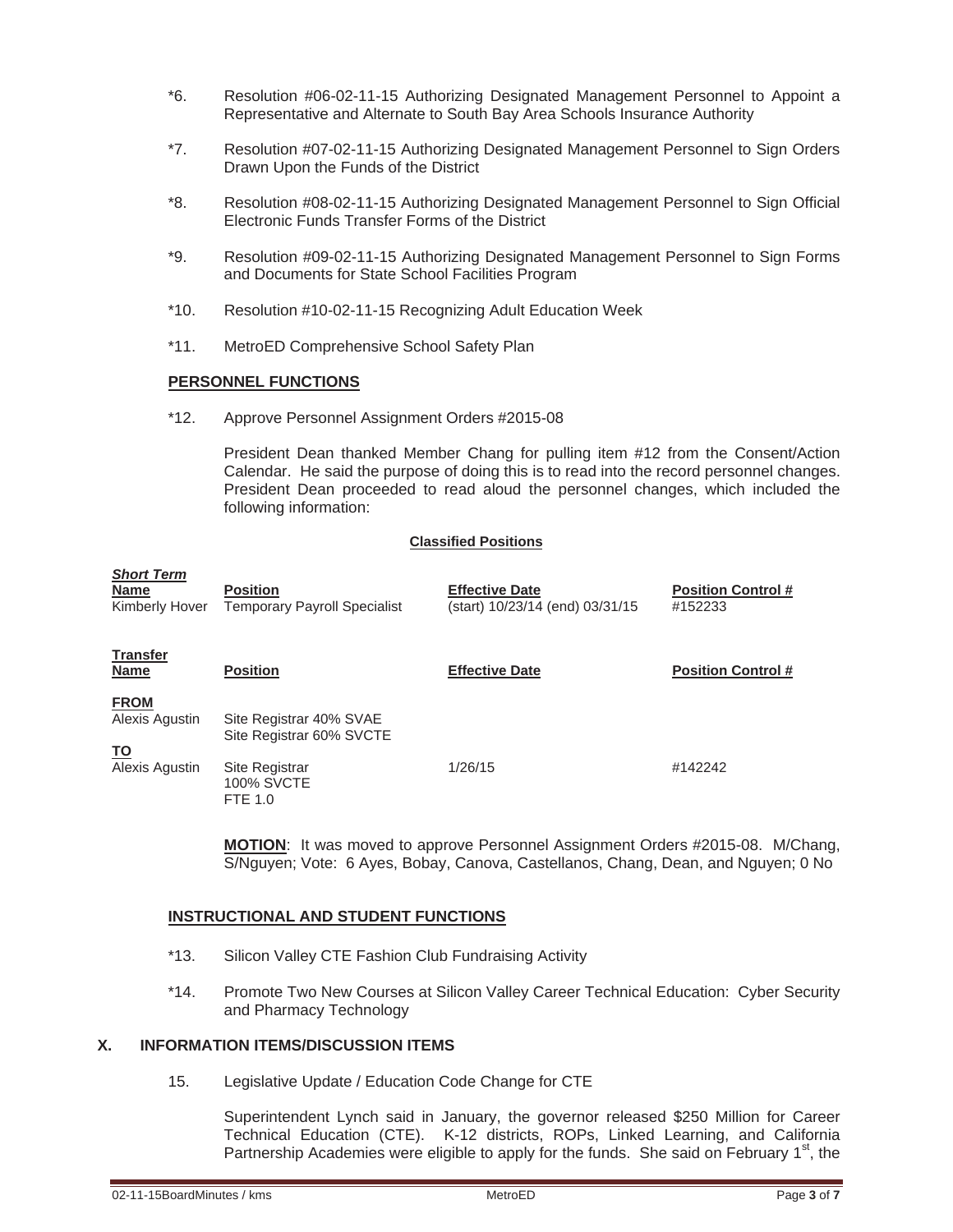governor released a CTE Trailer Bill, which is similar to AB 1950: it holds CTE accountable. The Trailer Bill, which the governor recommends, has language that states ROPs can apply for funds to continue CTE programs. Superintendent Lynch said our lobbyist, Nancy LaCasse, has scheduled appointments for us on February  $17<sup>th</sup>$  to talk to legislators about the Trailer Bill. She said Ms. LaCasse will reintroduce AB 1950, and she provided information about the CTE Trailer Bill Language for further examination. Superintendent Lynch said the information from the Trailer Bill will be included in AB 1950.

 Member Canova said he was fortunate to witness Superintendent Lynch strongly supporting AB 1950 last year in Sacramento. He said he has noticed Sacramento being more supportive of CTE, and many CTE programs will benefit from this support throughout California. He said Superintendent Lynch worked hard to include the language in AB 1950, which is making an impact now. He said Superintendent Lynch is a champion for CTE and works hard for our students and programs. He said her efforts will cause significant changes across the state.

 President Dean said students' education from CTE programs is different from traditional education. CTE provides students opportunities to learn hands-on skills, which enable them to become more employable. He said CTE programs engage and excite students in fields of industry, which they may have not considered unless they enrolled in CTE courses.

## **XI. ACTION ITEMS AND REPORTS**

### **BOARD AND ADMINISTRATIVE FUNCTIONS**

16. Approval of April 15, 2015 as Date for Regular Meeting

 Superintendent Lynch said at the January-21 Governing Board Organizational Meeting a calendar of proposed Board Meeting dates was submitted to the Governing Board for approval. One of the dates being considered for a Regular Board Meeting was April  $8<sup>th</sup>$ . She said it was realized later April  $8<sup>th</sup>$  was during spring break for MetroED and most of the JPA school districts. She said this item was brought back to the Board for consideration of holding a Regular Board Meeting on April  $15<sup>th</sup>$  when students are available to participate in the meeting by giving their testimonials.

**MOTION**: It was moved to approve April 15, 2015 as the date for a regular Board Meeting. M/Nguyen, S/Castellanos; Vote: 6 Ayes, Bobay, Canova, Castellanos, Chang, Dean, and Nguyen; 0 No

17. Approve Transitioning to California School Boards Association Agenda Online

 Superintendent Lynch said Agenda Online was a Board Item presented to the Board last October. She said since she began as superintendent she has been trying to move MetroED forward in the area of technology. She said it is very time consuming and costly to produce the Board Packets. She said after the presentation, the Board requested more research on the cost and process to implement the program. She said the subject of Agenda Online has been brought back to this meeting to discuss the result of our research and using devices or laptops.

 Member Chang said Los Gatos-Saratoga Joint Union High School District uses Agenda Online and the District provides the Board Members with devices. Member Canova said Santa Clara Unified School District is in the process of using Agenda Online, and the District will furnish the Board with Google Chrome Books, which belong to the District. He said these devices may only be used for business and must be returned after the last Board Meeting. Member Castellanos said San Jose Unified School District uses Agenda Online, and she is in support of using it at MetroED, especially after seeing how much paper has been used to produce a Board Packet. She also said Agenda Online enables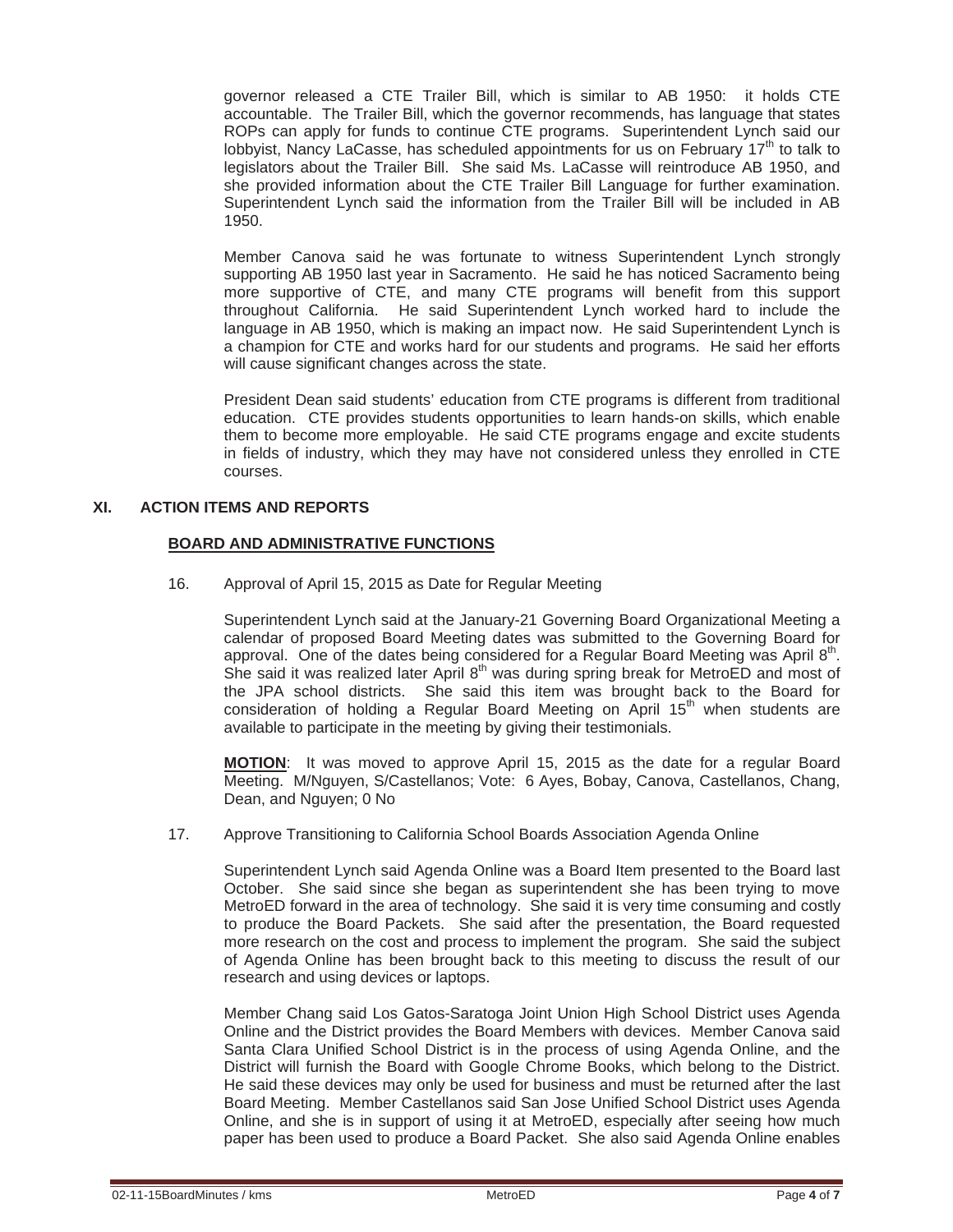the Board Members to see to the Board Agenda from anywhere, if they have access to the Internet. There is no need to carry a big and heavy Board Packet.

 Discussion ensued regarding the cost of using Agenda Online versus producing the Board Packet in-house, benefits of accessing the agenda through Agenda Online versus MetroED's website, the time expended to produce the Board Agenda through Agenda Online versus assembling a Board Packet, and virtual storage versus physical storage of the Board Packets.

 Board Clerk Chang suggested the Board Packet should still be produced in conjunction with the 90-day free trial of Agenda Online. President Dean asked the Board Members if they have their own devices. All Board Members confirmed that they have their own devices. MetroED will not need to purchase new devices for the Board Members.

**MOTION**: It was moved to approve transitioning to California School Boards Association Agenda Online, which begins with the 90-day free trial. M/Chang, S/Bobay; Vote: 6 Ayes, Bobay, Canova, Castellanos, Chang, Dean, and Nguyen; 0 No

### **BUSINESS AND FINANCIAL FUNCTIONS**

None.

### **PERSONNEL FUNCTIONS**

None.

## **INSTRUCTIONAL AND STUDENT FUNCTIONS**

None.

## **XII. EXECUTIVE REPORT/ADMINISTRATIVE REPORTS**

#### **1. SVAE Principal Suzi Glass**

- Thanked the Board for passing the resolution for Adult Education Week, which will be from March 23-27
	- o Statewide, Adult Education is 159 years old
	- o San Jose, Adult Education is132 years old
	- $\circ$  Adult Education Week will culminate on March 27<sup>th</sup> with International Day; all Board Members will receive an invitation in the mail.
- The ESL Civics Class' objective is Digital Communication
	- o Learn vocabulary for the function of computers
		- o Compare social media: requirements, audience, and uses
		- o Analyze email: compose and respond
		- o Blogging

### **2. SVCTE Director Marianne Cartan**

- SVCTE School Partner Outreach Information
	- o Asked the Board to notify her if they want to see additional data
- Board Meeting/Public Comment Project
	- o One parent and two students will provide SVCTE testimonials during Public Comment at district Board Meetings
	- $\circ$  District Board Meetings on February 24<sup>th</sup>: Los Gatos-Saratoga Joint
	- Union High School District and Milpitas Unified School District
- SVCTE Events Calendar
	- o Inaugural lunch meeting for school partners on March  $24<sup>th</sup>$  in The Hub
		- Opportunity for school partners to hear testimonials of business
		- partners from various job sites and SVCTE students.
	- o Fashion Show
	- o Car Show
	- $\circ$  Awards Ceremony on May 15<sup>th</sup>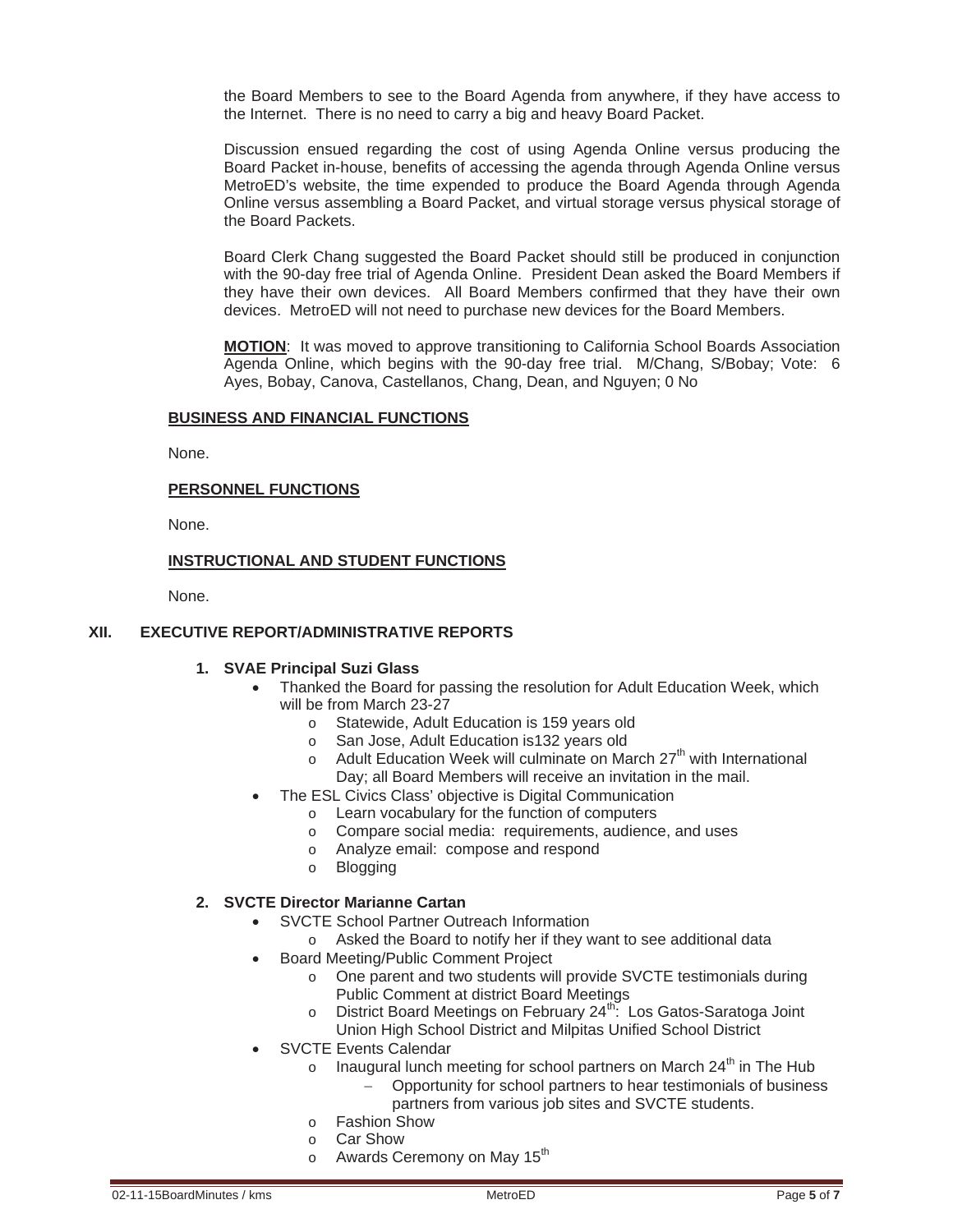## **3. MetroED Superintendent Alyssa Lynch**

- Online advertisement for January and February
- February is National CTE Month
- Thanked Board Clerk Chang for bringing her fellow Board Member to tour MetroED's facilities on February  $5<sup>th</sup>$ , and thanked President Dean for accompanying the group on the tour
- Toured Katherine R. Smith Elementary School on February 6<sup>th</sup>; was accompanied by Sharon Brown, Gloria Curd, and Jodi Edwards-Wright
- x Thanked Instruction and Accountability Director Jodi Edwards-Wright for submitting the California Career Pathways (CCPT) Grant on February 6<sup>th</sup>
	- o Five of six JPA districts participated
	- o Other consortiums in the area applied for the CCPT Grant
	- o Senator Beall wrote letter of support for all consortiums
- x Introduced staff to CBO Marie dela Cruz and HR Director Anne Welsh-Treglia at a meet/greet in SVCTE Room 810 on February 10<sup>th</sup>
- MetroED Legislative Visits on February 17<sup>th</sup>
	- o Accompanying her to Sacramento: President Dean, Member Bobay, and Member Canova
	- o Meetings with Senators Beall, Chu, and Wieckowski and Assembly Members Campos, Gordon, and Low
- MetroED Radio Commercials
	- o Two radio commercials will air over a period of three weeks
	- $\circ$  Begins the week of February 16<sup>th</sup>
	- o One of the commercials will feature SVCTE's Open House, which is on March  $10^{th}$ .
- x Thanked Member Canova for bringing Taryn Ishida, Executive Director of Californians for Justice, to tour MetroED's facilities on February 11<sup>th</sup>
- Santa Clara County School Boards Association's (SCCSBA) Annual Legislative Brunch will be at MetroED on March  $7<sup>th</sup>$  in the SVCTE Hub

# **XIII. BOARD COMMENTS**

## **1. President Dean**

President Dean said he is looking forward to the Legislative Visits on February  $17<sup>th</sup>$ .

## **2. Vice President Nguyen**

Vice President Nguyen said the Vietnamese New Year is on February  $19<sup>th</sup>$ , and it is the Year of the Goat. He provided information on the attributes associated with the Goat. He said on February  $12<sup>th</sup>$  at the East Side Union High School District Board Meeting, Pattie Cortese will be sworn in as a new Board of Trustee. Ms. Cortese is the wife of Santa Clara County Supervisor Dave Cortese.

## **3. Board Clerk Chang**

Board Clerk Chang thanked Superintendent Lynch and President Dean for their company on the tour. She said originally, three Board Members and the new CBO were going to participate in the tour, but they had to cancel at the last minute. She said she would like to make arrangements for another visitation in the future for these people. She said new Board Member Robin Mano was very impressed with MetroED's facilities and programs.

She said she is looking forward to the Public Comments at the next Board Meeting of Los Gatos-Saratoga Joint Union High School District because a parent and students will provide their testimonials of SVCTE programs.

She invited everyone to register for the SCCSBA Annual Legislative Brunch, which will be on Saturday, March  $7<sup>th</sup>$ . She said the event will be attended by a few legislators, and it will provide an opportunity to showcase MetroED's great programs through displays and other information because classes will not be in session. She said she will make sure the MetroED Governing Board and Superintendent Lynch are acknowledged because SCCSBA will be using our facilities. Superintendent Lynch added to the acknowledgement Jan and Nancy Joseph because they will be catering the brunch.